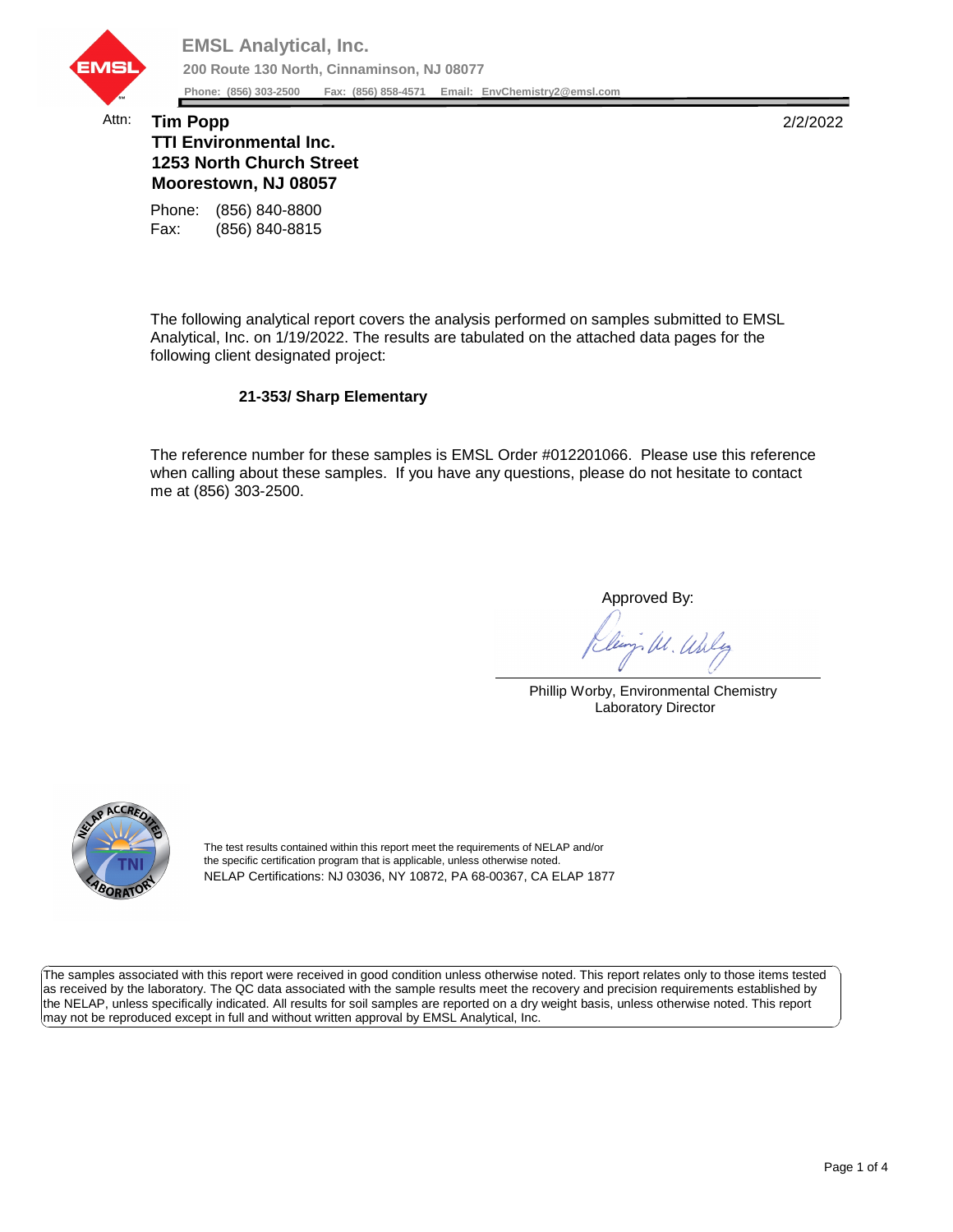

| <b>Analytical Results</b>        |                                           |               |                 |                         |                        |                        |                                   |                                   |  |  |
|----------------------------------|-------------------------------------------|---------------|-----------------|-------------------------|------------------------|------------------------|-----------------------------------|-----------------------------------|--|--|
| <b>Client Sample Description</b> | 1-CH30-1-C-01A<br><b>KITCHEN</b>          |               | Collected:      | 1/19/2022<br>4:55:00 AM | Lab ID:                |                        | 012201066-0001                    |                                   |  |  |
| <b>Method</b>                    | <b>Parameter</b>                          | <b>Result</b> | <b>RL Units</b> |                         | Prep<br>Date & Analyst |                        | <b>Analysis</b><br>Date & Analyst |                                   |  |  |
| <b>METALS</b>                    |                                           |               |                 |                         |                        |                        |                                   |                                   |  |  |
| 200.8                            | Lead                                      | 14.0          | $1.00 \mu g/L$  |                         | 1/27/2022              | <b>KB</b>              | 1/28/2022<br>06:31                | <b>KB</b>                         |  |  |
| <b>Client Sample Description</b> | 2-CH30-1-C-04A<br><b>ROOM104</b>          |               | Collected:      | 1/19/2022<br>4:57:00 AM | Lab ID:                |                        | 012201066-0002                    |                                   |  |  |
| <b>Method</b>                    | <b>Parameter</b>                          | <b>Result</b> |                 | <b>RL Units</b>         |                        | Prep<br>Date & Analyst |                                   | <b>Analysis</b><br>Date & Analyst |  |  |
| <b>METALS</b>                    |                                           |               |                 |                         |                        |                        |                                   |                                   |  |  |
| 200.8                            | Lead                                      | 30.3          | $1.00 \mu g/L$  |                         | 1/27/2022              | KB                     | 1/28/2022<br>06:33                | <b>KB</b>                         |  |  |
| <b>Client Sample Description</b> | 3-CH30-1-6-C-11A<br><b>NURSE</b>          |               | Collected:      | 1/19/2022<br>4:58:00 AM | Lab ID:                |                        | 012201066-0003                    |                                   |  |  |
| Method                           | <b>Parameter</b>                          | <b>Result</b> | <b>RL Units</b> |                         | Prep<br>Date & Analyst |                        | <b>Analysis</b><br>Date & Analyst |                                   |  |  |
| <b>METALS</b>                    |                                           |               |                 |                         |                        |                        |                                   |                                   |  |  |
| 200.8                            | Lead                                      | 8.33          | $1.00 \mu g/L$  |                         | 1/27/2022              | <b>KB</b>              | 1/31/2022<br>19:07                | <b>KB</b>                         |  |  |
| <b>Client Sample Description</b> | 4-CH30-1-C-01HA<br><b>HALL NEAR LOBBY</b> |               | Collected:      | 1/19/2022<br>4:59:00 AM | Lab ID:                |                        | 012201066-0004                    |                                   |  |  |
| Method                           | <b>Parameter</b>                          | <b>Result</b> | <b>RL Units</b> |                         | Prep<br>Date & Analyst |                        | <b>Analysis</b><br>Date & Analyst |                                   |  |  |
| <b>METALS</b>                    |                                           |               |                 |                         |                        |                        |                                   |                                   |  |  |
| 200.8                            | Lead                                      | <b>ND</b>     | $1.00 \mu g/L$  |                         | 1/27/2022              | KB                     | 1/31/2022<br>19:09                | <b>KB</b>                         |  |  |
| <b>Client Sample Description</b> | 5-CH30-1-6-C-12A<br><b>FACULTY LOUNGE</b> |               | Collected:      | 1/19/2022<br>5:01:00 AM | Lab ID:                |                        | 012201066-0005                    |                                   |  |  |
| <b>Method</b>                    | <b>Parameter</b>                          | <b>Result</b> | <b>RL Units</b> |                         | Prep<br>Date & Analyst |                        | <b>Analysis</b><br>Date & Analyst |                                   |  |  |
| <b>METALS</b>                    |                                           |               |                 |                         |                        |                        |                                   |                                   |  |  |
| 200.8                            | Lead                                      | 19.7          | $1.00 \mu g/L$  |                         | 1/27/2022              | KB                     | 1/31/2022<br>19:10                | KB                                |  |  |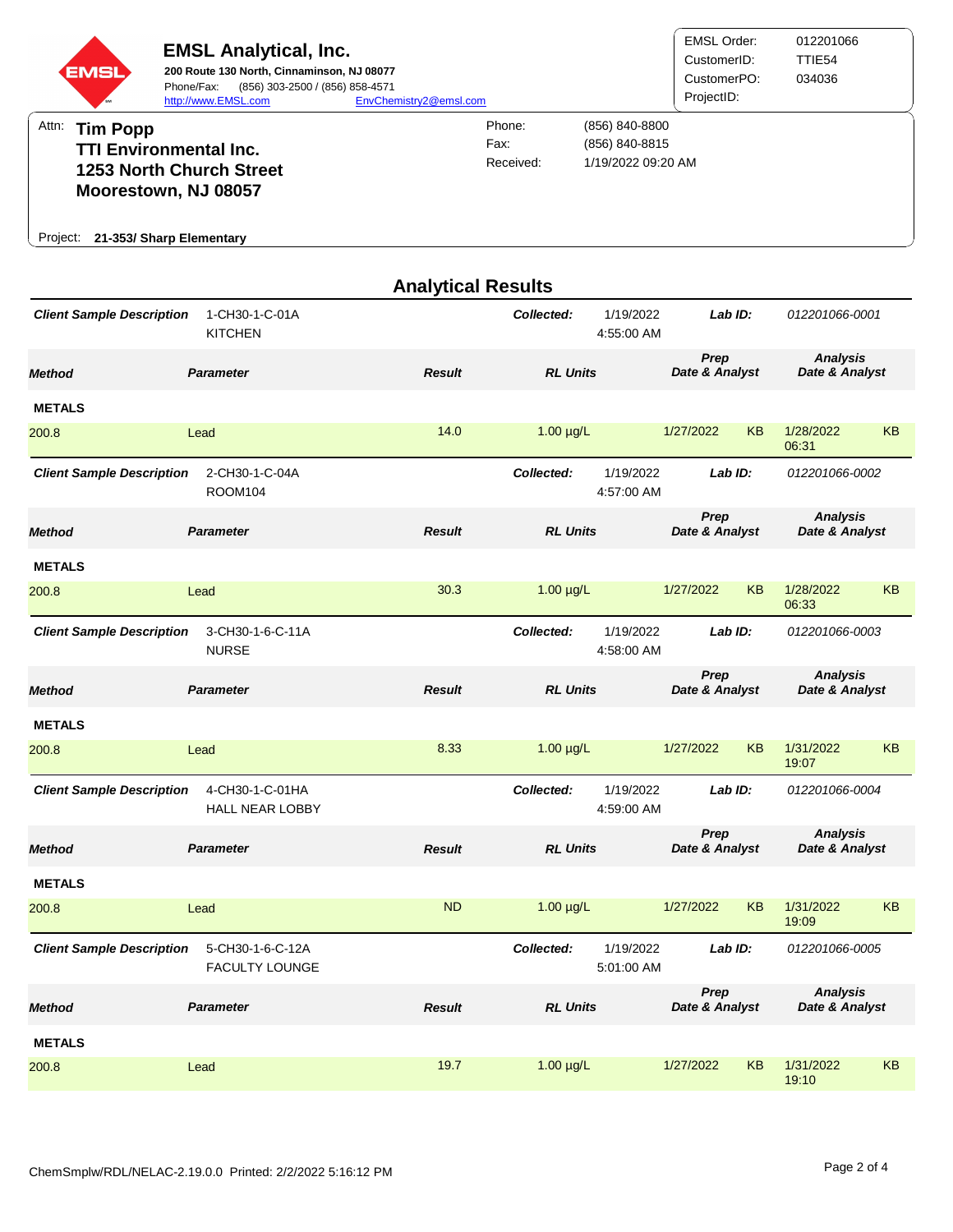

|                                  | <b>I INLE INLAIN INVOINI I I I</b>        |               | ויות טט.∠ט.ט                          |                        |                                   |  |  |
|----------------------------------|-------------------------------------------|---------------|---------------------------------------|------------------------|-----------------------------------|--|--|
| <b>Method</b>                    | <b>Parameter</b>                          | <b>Result</b> | <b>RL Units</b>                       | Prep<br>Date & Analyst | <b>Analysis</b><br>Date & Analyst |  |  |
| <b>METALS</b>                    |                                           |               |                                       |                        |                                   |  |  |
| 200.8                            | Lead                                      | <b>ND</b>     | $1.00 \mu g/L$                        | 1/27/2022<br><b>KB</b> | 1/31/2022<br><b>KB</b><br>19:12   |  |  |
| <b>Client Sample Description</b> | 9-CH30-2-C-11A<br>2ND FLOOR NEAR ROOM 201 |               | Collected:<br>1/19/2022<br>5:06:00 AM | Lab ID:                | 012201066-0007                    |  |  |
| <b>Method</b>                    | <b>Parameter</b>                          | <b>Result</b> | <b>RL Units</b>                       | Prep<br>Date & Analyst | <b>Analysis</b><br>Date & Analyst |  |  |
| <b>METALS</b>                    |                                           |               |                                       |                        |                                   |  |  |
| 200.8                            | Lead                                      | <b>ND</b>     | $1.00 \mu g/L$                        | 1/27/2022<br><b>KB</b> | 1/31/2022<br><b>KB</b><br>19:17   |  |  |
| <b>Client Sample Description</b> | 10-CH30-1-C-05AA<br><b>ROOM 105</b>       |               | Collected:<br>1/19/2022<br>5:15:00 AM | Lab ID:                | 012201066-0008                    |  |  |
| <b>Method</b>                    | <b>Parameter</b>                          | <b>Result</b> | <b>RL Units</b>                       | Prep<br>Date & Analyst | <b>Analysis</b><br>Date & Analyst |  |  |
| <b>METALS</b>                    |                                           |               |                                       |                        |                                   |  |  |
| 200.8                            | Lead                                      | 96.7 D        | $2.00 \mu g/L$                        | <b>KB</b><br>1/25/2022 | 1/27/2022<br><b>JW</b><br>14:01   |  |  |
| <b>Client Sample Description</b> | 11-CH30-1-C-03A<br><b>ROOM 103</b>        |               | Collected:<br>1/19/2022<br>5:18:00 AM | Lab ID:                | 012201066-0009                    |  |  |
| <b>Method</b>                    | <b>Parameter</b>                          | <b>Result</b> | <b>RL Units</b>                       | Prep<br>Date & Analyst | <b>Analysis</b><br>Date & Analyst |  |  |
| <b>METALS</b>                    |                                           |               |                                       |                        |                                   |  |  |
| 200.8                            | Lead                                      | 3.97          | $1.00 \mu g/L$                        | 1/26/2022<br><b>KB</b> | 1/27/2022<br><b>KB</b><br>09:44   |  |  |
| <b>Client Sample Description</b> | 12-CH30-1-C-02A<br><b>ROOM 102</b>        |               | 1/19/2022<br>Collected:<br>5:21:00 AM | Lab ID:                | 012201066-0010                    |  |  |
| <b>Method</b>                    | <b>Parameter</b>                          | <b>Result</b> | <b>RL Units</b>                       | Prep<br>Date & Analyst | <b>Analysis</b><br>Date & Analyst |  |  |
| <b>METALS</b>                    |                                           |               |                                       |                        |                                   |  |  |
| 200.8                            | Lead                                      | 4.49          | $1.00 \mu g/L$                        | 1/26/2022<br><b>KB</b> | 1/27/2022<br><b>KB</b><br>09:45   |  |  |